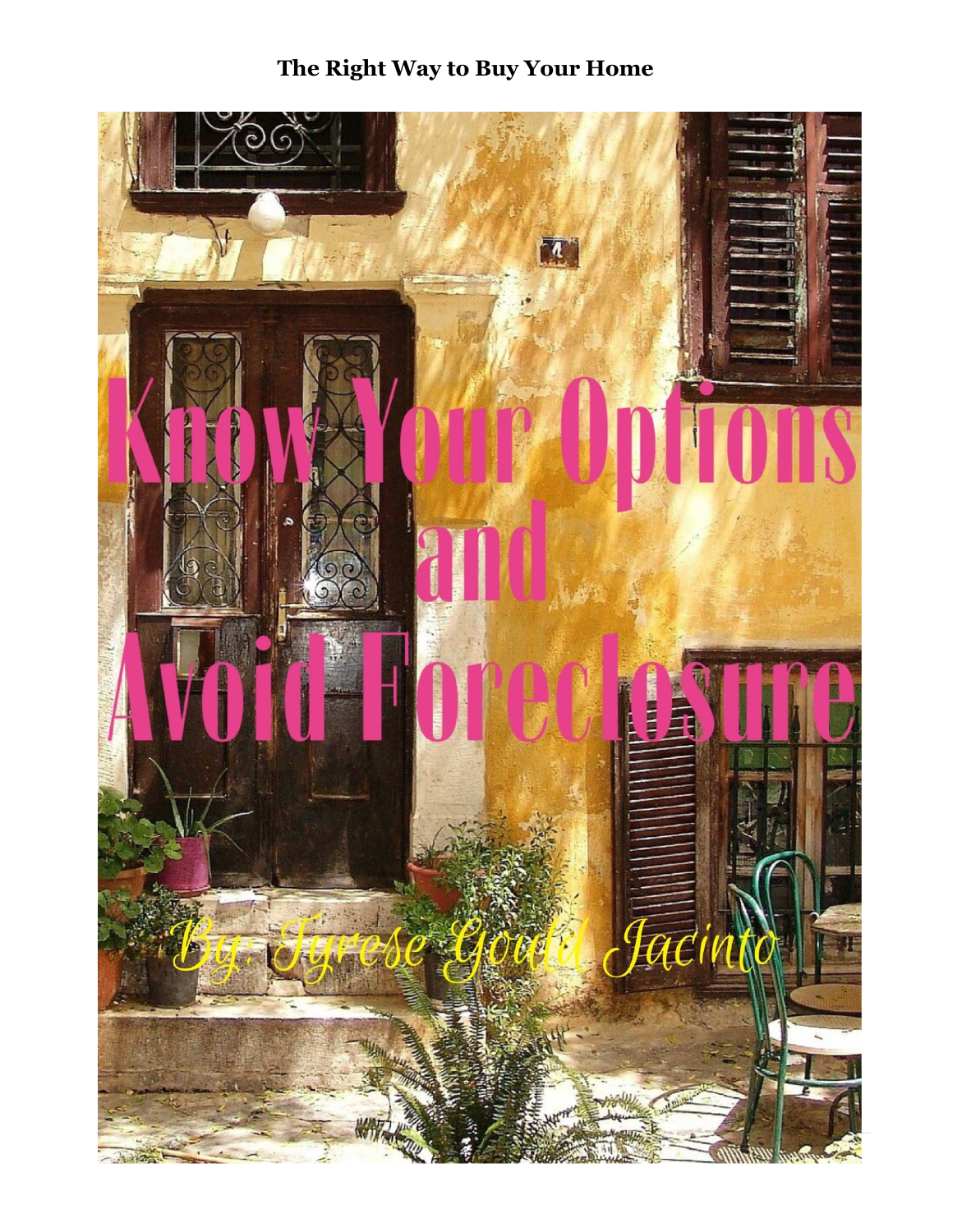**The Right Way to Buy Your Home**

# **Know Your Options**

# *and*

# *Avoid Foreclosure*



#### *YOU HAVE THE ABILITY TO*

#### *MAKE THE DECISION!*

#### **LEGAL NOTICE**

I have strived to be as accurate and complete as possible in the creation of this report, notwithstanding the fact that I do not warrant or represent at any time that the contents within are accurate due to the rapidly changing nature of the housing and financial market.

While all attempts have been made to verify information provided in this publication, the Publisher assumes no responsibility for errors, omissions, or contrary interpretation of the subject matter herein. Any perceived slights of specific persons, peoples, or organizations are unintentional.

In practical advice books, like anything else in life, there are no guarantees of income made. Readers are cautioned to rely on their own judgment about their individual circumstances to act accordingly.

This book is not intended for use as a source of legal, business, accounting or financial advice. All readers are advised to seek services of competent professionals in legal, business, accounting, and finance field.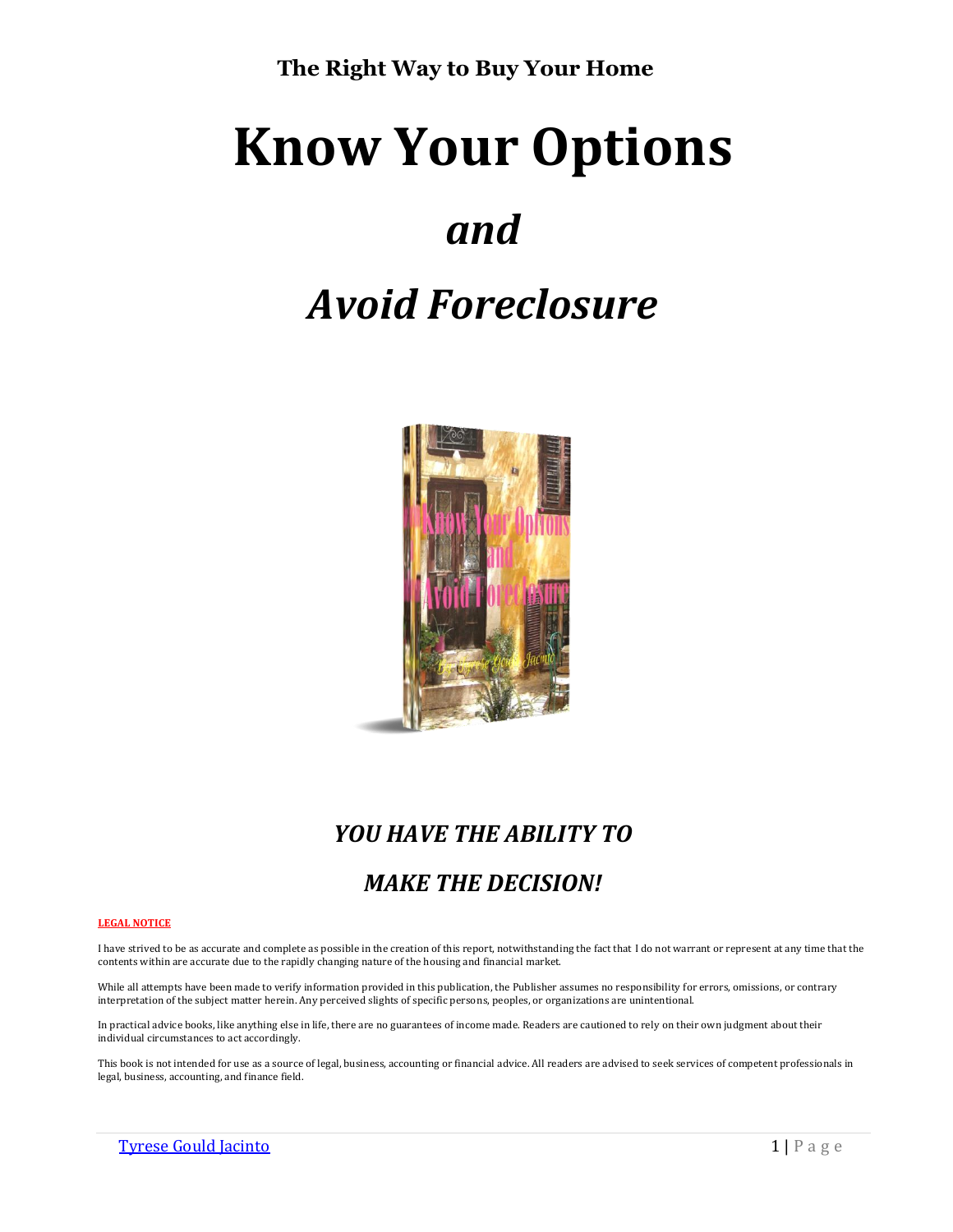#### **Table of Contents**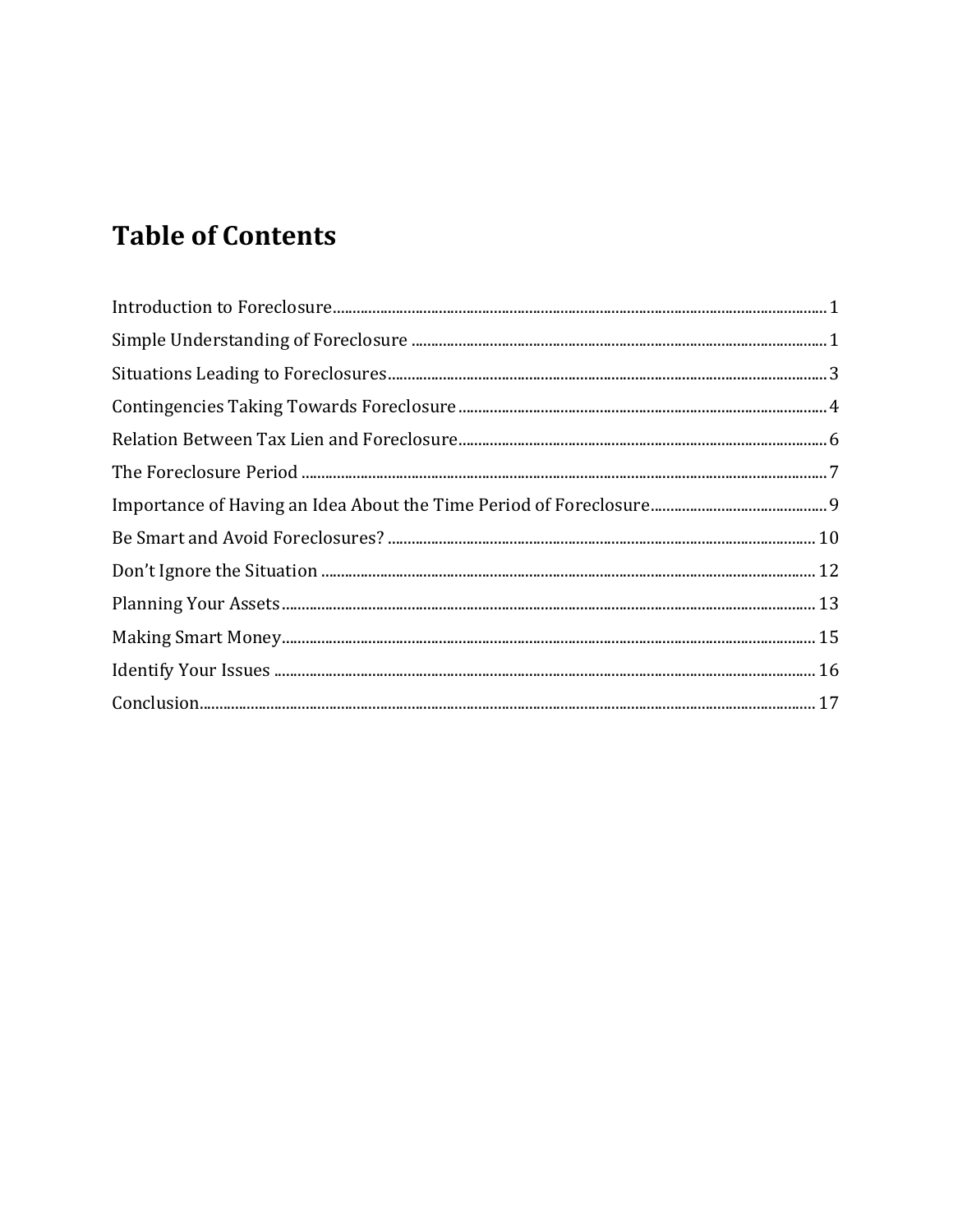#### <span id="page-3-0"></span>**Introduction to Foreclosure**

In the recent times, the concept of foreclosure has become immensely popular. In spite of the gaining popularity, there are many people who do not know about the reasons and circumstances that show the way to Foreclosures. Not only that, but people do not even know how to avoid foreclosures.

One has to have in-depth knowledge of the facts related to the foreclosures. This will give a better understanding and help people to handle situations. Like what are foreclosures? Situations leading to foreclosures, the laws related to the homeowners and money lenders, procedures to know of when one is involved in a foreclosure and more.

This is a book which will help one in understanding the different minute details involved in foreclosures and how one can avoid the same. Read on for some interesting and basic facts on foreclosure!

The real estate market has suffered a setback right from the year 2006. Since then the home owners around the globe have been forced to come to terms with foreclosures. A foreclosure is a term associated with forgoes or fail to retain the ownership rights of one's house or property. Failing to pay for the mortgage of the purchased property leads to foreclosures. Believe it or not, the present economic slump is also a powerful effect of the foreclosures that have been happening over a period of time.

### <span id="page-3-1"></span>**Simple Understanding of Foreclosure**

Foreclosure is technically defined as a right of redemption on a property. The situation arises when a person has taken a loan on property by mortgaging it or has purchased the property through a loan and is not being able to pay for the repayment installments. In most cases the borrower is a house owner who had accrued his property with the aid of loans, which due to some reason he is unable to pay back in time. As soon as the borrower fails to pay the loan amount, he or she becomes a "defaulter". If the defaulter has no other source to pay off for the loan, the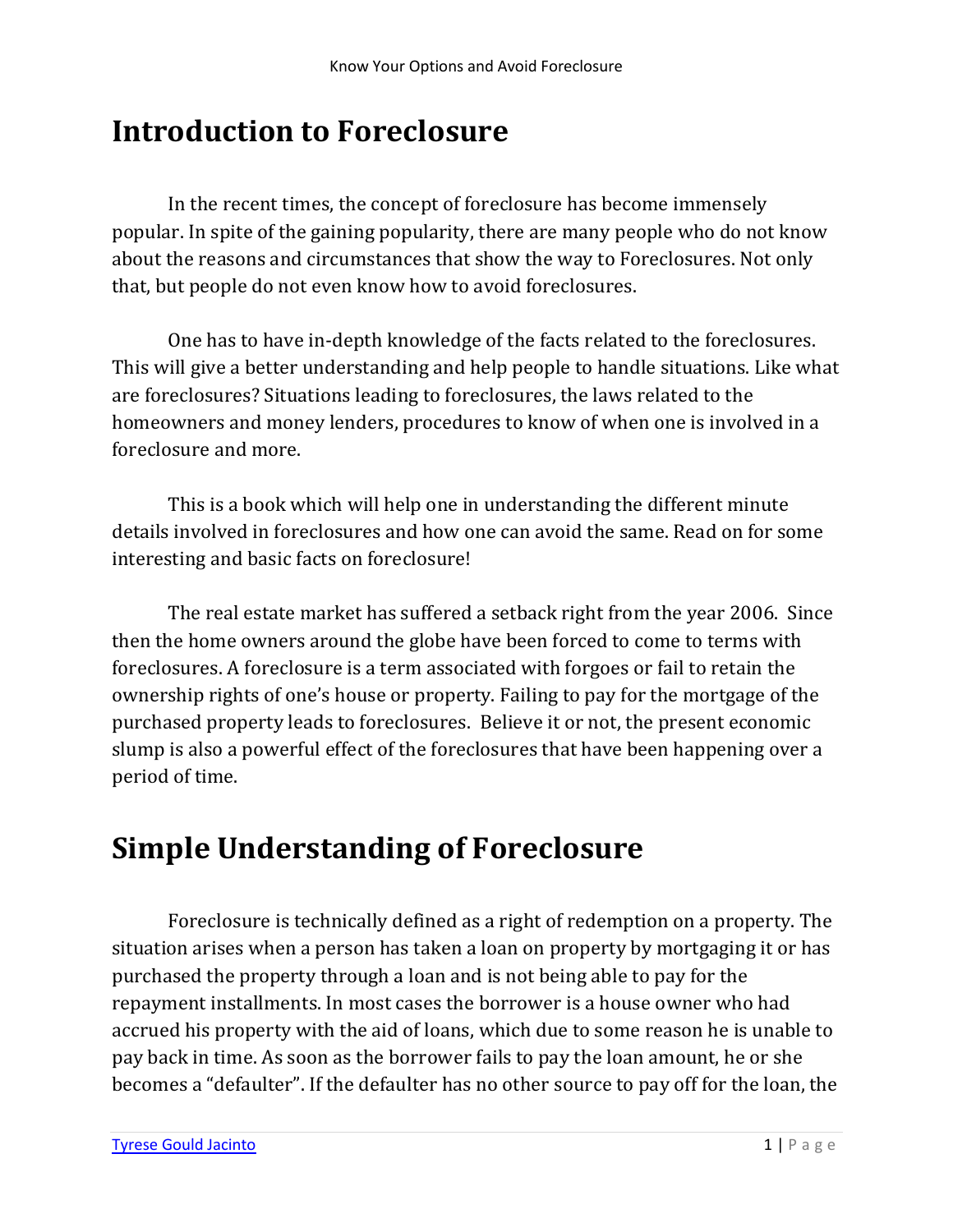property is seized and sold to recover the loan amount. This will result in a decrease in credit rating for the borrower who becomes a looser in the future.

A borrower can take a loan for purchase of the property from a financial institution or a bank. The sanction of the loan involves quite a few legal formalities. This results in the intervention of a third party in the cases. At this point, the judicial and non-judicial foreclosures come into the picture.

Judicial foreclosures are foreclosures that are overlooked and executed by the court. In this case the lender can take over the property directly with the assistance of court intervention. The process would be conducted by the mortgagee or the agent under the guidance and surveillance of the court.

The final decision is taken by the mortgagee or lender in case of non-judicial foreclosures. The foreclosure would be conducted all the way through by a public auction system. The borrower receives a notice from the sheriff in case of judicial foreclosure. The auction is conducted at the court hall. The process involves legal formalities held between the lender and the borrower. A person who is purchasing a property in an auction can make huge profits, if he can manage to buy the property at a lesser auctioned price than that of its market value.

In cases where the bank takes over the property one would have to wait till the bank finds a perfect buyer for the same. Given the facts, it can be wisely said that Foreclosures certainly aid borrowers to meet their loan arrears.

Owners of a property try to avoid the lengthy and elaborate procedures involved in Foreclosures. This is specially related to borrowers who have a history of bad credit because it will be very difficult for them to avail loans. Though there are institutions to assist you with foreclosures yet for the interest rate can turn out to be sky high for borrowers with a bad credit history.

One can purchase a relatively high-priced property at a low cost at foreclosure auctions or sale. This is seen as an advantage for the buyers. The purchaser of the foreclosed property can then sell off the same at a profit making and titanic gains!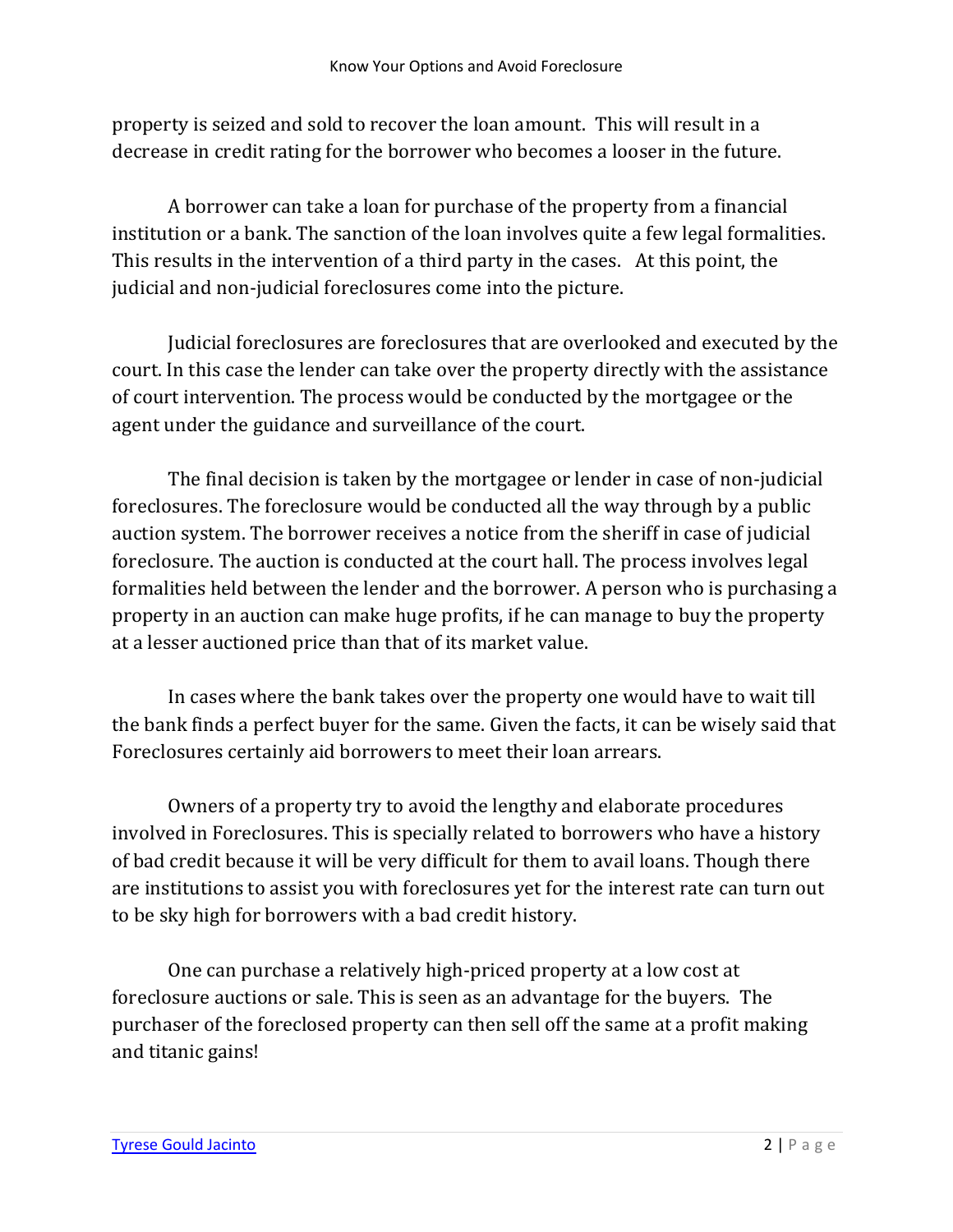#### <span id="page-5-0"></span>**Situations Leading to Foreclosures**

When no further monetary dealings are possible between the borrower and the lender, proceedings for Foreclosures commences. When borrower is entirely bankrupt, he can find no alternative to repay the loans he had taken for his or against his property. Then, he is left with no other choice apart from the Foreclosure.

Foreclosures do not give anyone the consent to throw you out of the house without prior notice. Only when there is judicial intervention, the court can order you to leave your house. The court too has a set of rules for foreclosures and evictions which must be followed.

When the foreclosure of your property is handled by a bank, it is recommended for you to find out from the bank as to when they will begin the procedures for the same. It may as long as 90 days for the bank to commence with the proceedings. It is best to have the knowledge of the dates of proceedings, so that you can make alternative arrangements to move out in that span of time. This is because you will have to find a house which you like and fits within your rent budget and then move out your belongings.

Foreclosure proceedings begin when a borrower skips the mortgage and all other associated payments related to the owned property. A bank will first try and work out a solution with the borrower so that the foreclosure can be avoided. Banks are known to make settlements or find alternative methods prior to the decision of the foreclosure. When the borrower continues to miss the payments and avoids contact, the bank will resort to legal action. It will first send a note to the borrower demanding payment, based on the acceleration clause. The acceleration clause is a kind of mortgage note. It reads that upon failure to make the repayments the total amount which is due on the borrower will have to be paid in total at call. It would also include the amount of interest calculated by the bank as per the terms of the contract.

Once you receive the mortgage note from the bank, it is indication enough that you should contact your attorney. An attorney will help you to proceed with your legal formalities regarding the foreclosure. A mortgage note is the starting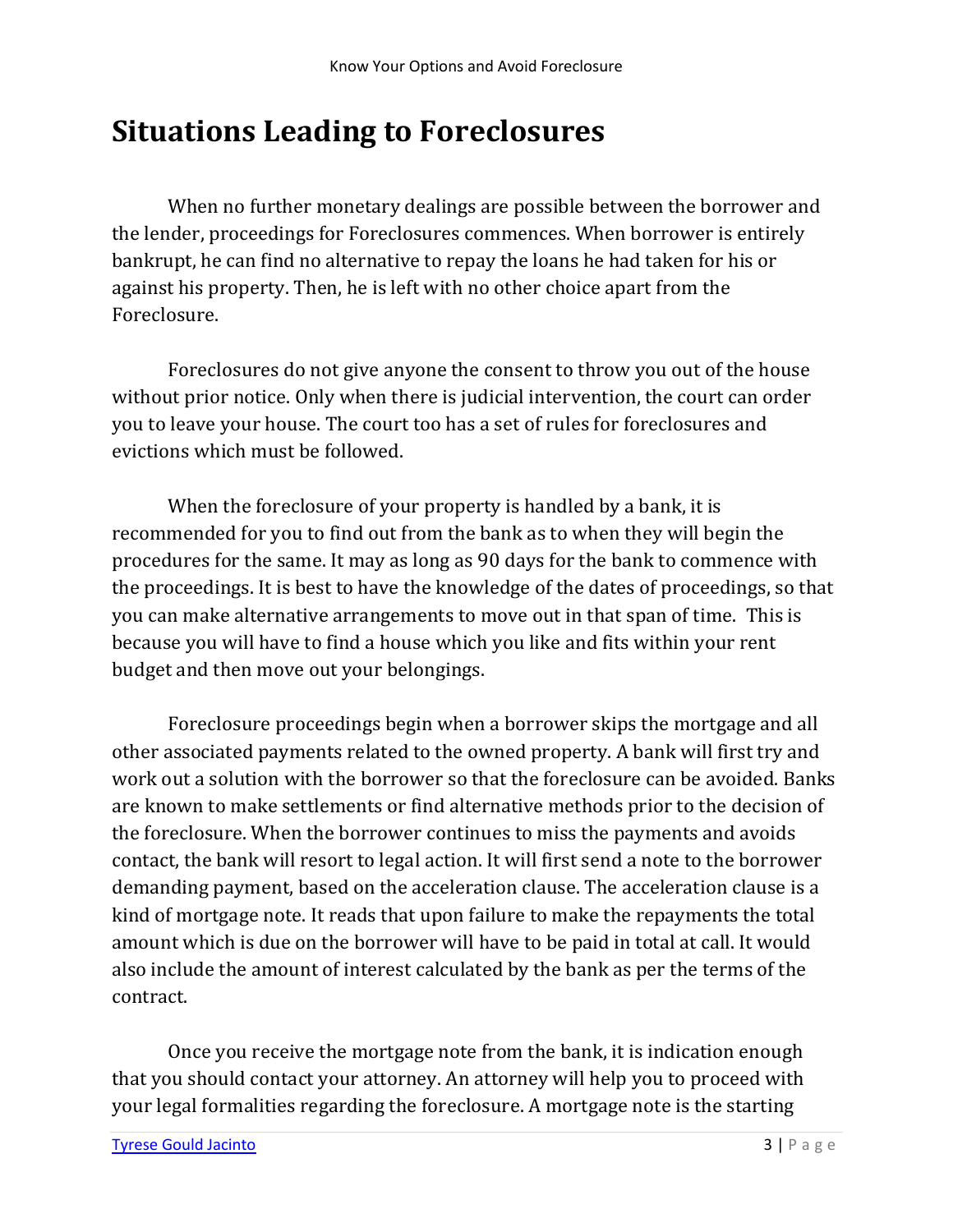point of a future foreclosure. The banks would follow up by sending across the "Notice of Intent to foreclose" the notice is served with the help of the sheriff and the court.

Once the notice is served it is expected from the borrower to meet up with the authorities and work out a solution. When the borrower does not respond to any notice or call the borrower will be tagged guilt of missing payments by the court.

The court will apparently give legal permission to the bank to then begin the proceedings of foreclosure. The bank then announces the foreclosure of the property in the local media through advertisement. An auction is followed on the decided date and the property is handed to the highest bidder. The borrower loses his property as the price for his loan.

#### <span id="page-6-0"></span>**Contingencies Taken Toward Foreclosure**

When a borrower misses to make repayments for his amount of loan, it will lead to foreclosure of the property. The specified number of missed payments, usually 3 total, which would lead to seal on the borrower's property is mentioned in the loan contract.

The number of defaulted payments also depends on the characteristics of loan you have along with the contract terms. The mortgage contract states clearly as to how many payments you can miss ahead of a Notice of Default is filed against you.

As and when a person misses the first payment of the loan, it is a big indication that in the future there could be a situation of foreclosure. A home equity credit line to lock your interest rates must be set to prevent such a situation. This will give you the prospect to get fast cash in cases of emergency.

Missing paying up a mortgage payment not as simple as missing a credit card payment. It could be counted similar to a criminal offence. After you have missed a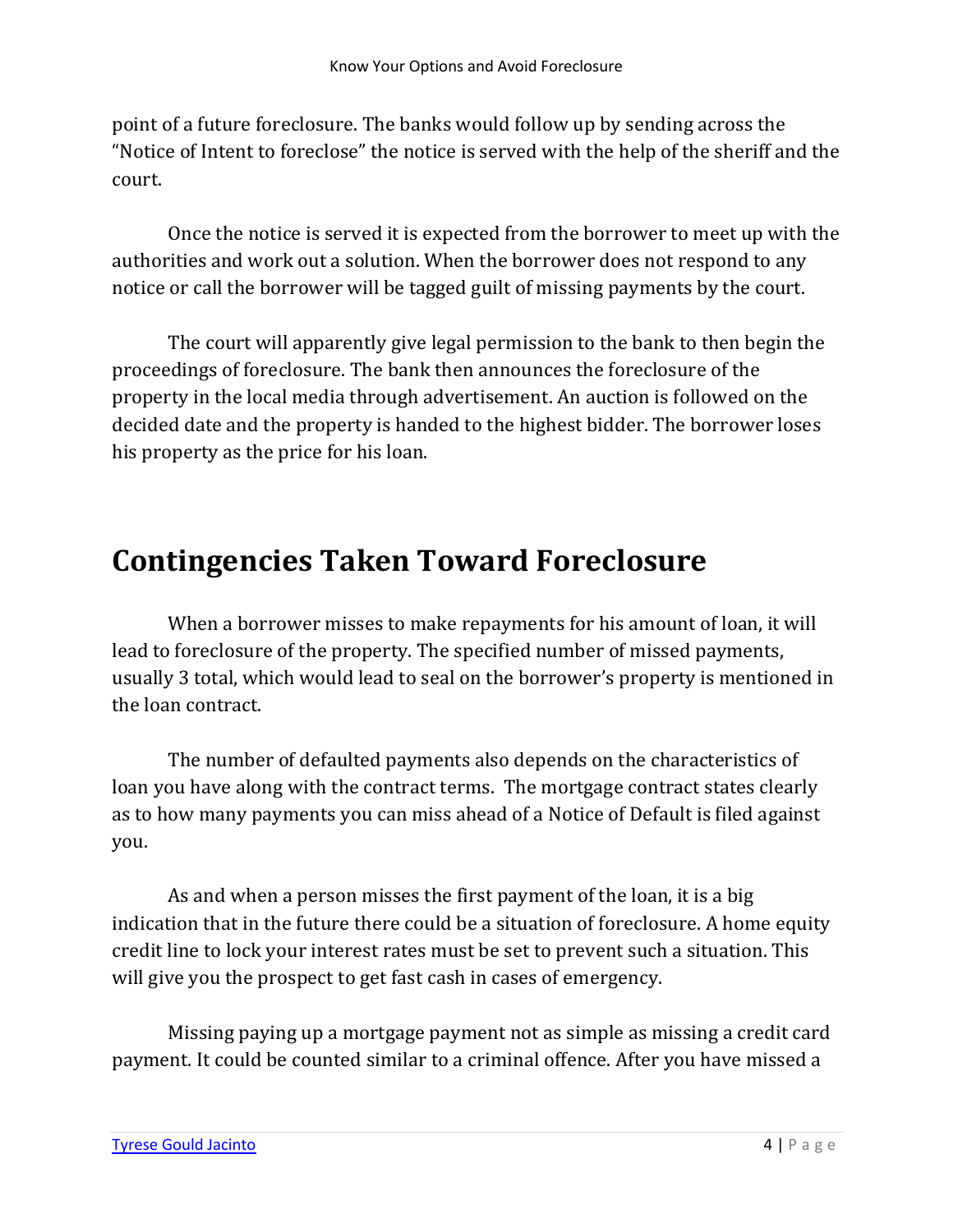maximum of four mortgage payments, you can be assured that a Foreclosure proceeding would be started against you.

The credit history of a person is negatively affected when he evades a mortgage repayment. A bad credit history reduces the chances of getting future loans. These loans could be useful to a person as he can save his house from getting mortgaged, through the loans. If you default at the mortgage repayments, chances of your getting future loans decrease with every payments default.

Avoid missing payments in a row as this will speed up the foreclosure procedure for you. Once you have missed around three to four payments, the lender party, bank or financial institution will begin the foreclosure proceedings against you.

#### **Parties Involved in Foreclosure**

Missed payments would lead the banks or the financial institutions to declare foreclosure. Once the foreclosure has been declared the rest would follow:

- Mortgage holders and other lien holders who hold interest in loans on your property, used as collateral, would be amongst one of the first people to foreclose your property.
- Banks and additional financial institutions from where you had got a lump sum loan for your property following which you failed to pay them back the monthly installments are also liable to put up your property for a foreclosure. This will be done with assistance from the local court or judiciary.
- A forced foreclosure and eviction can be issued by the sheriff, if the homeowner fails to make the payments even after repeated warnings. Notice is even served when the borrower does not respond or ignores eviction notices.
- The property is finally foreclosed by the auction houses. Once a foreclosure has been declared, legal notices are put up in public stating the details of the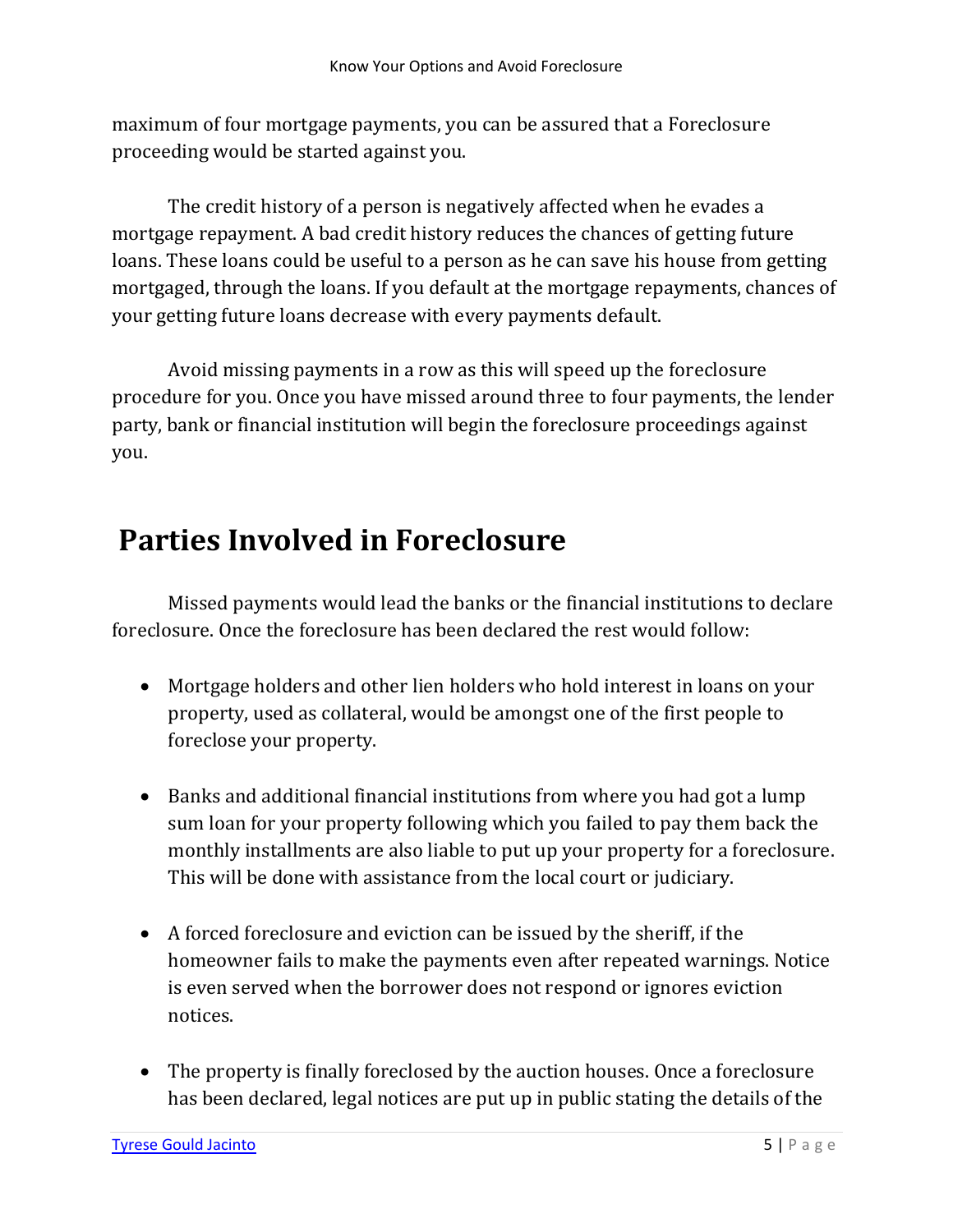property in auction. This would be complete a little over 90 days after you have failed to make your mortgage payments and your property has been declared for foreclosures.

#### <span id="page-8-0"></span>**Relation Between Tax Lien and Foreclosure**

A tax lien is imposed on a person once the property has been decided for foreclosure.

A tax lien is a type of tax imposed on property by legal institutions to secure payments of the respective taxes. These could be taxes that have been imposed on real or personal property that are a result of one failing to pay income tax or other associated taxes.

In case of Foreclosures tax liens are generally imposed upon real estates that the property owner has to pay up under all circumstances. This tax is even imposed upon the current property owner if it was actually incurred by the prior owner of the property.

There are various methods by which tax lien related payments could be made. A property owner has the rights to make these payments directly or has the option to utilize the services of a mortgage holder via an escrow account. In case of the property owner using the services of a mortgage company, the company is liable to receive all notices related to the property and its payments and even if the property owner does not possess an escrow account, the mortgage company is bound to pay up the same in his or her behalf. However, they have every right to demand the same from their client. In some cases, the mortgage company can go as far as creating an escrow account for their clients so that they can make their payments through the same. If this is not done the mortgage company might end up making a loss in its value of mortgage lien if the taxing agency sold out the property to meet unpaid taxes foreclosure.

In cases where the property owner sells off his property before foreclosure with government aid, the tax lien if any is paid off during the closing of deal from the sale proceeds.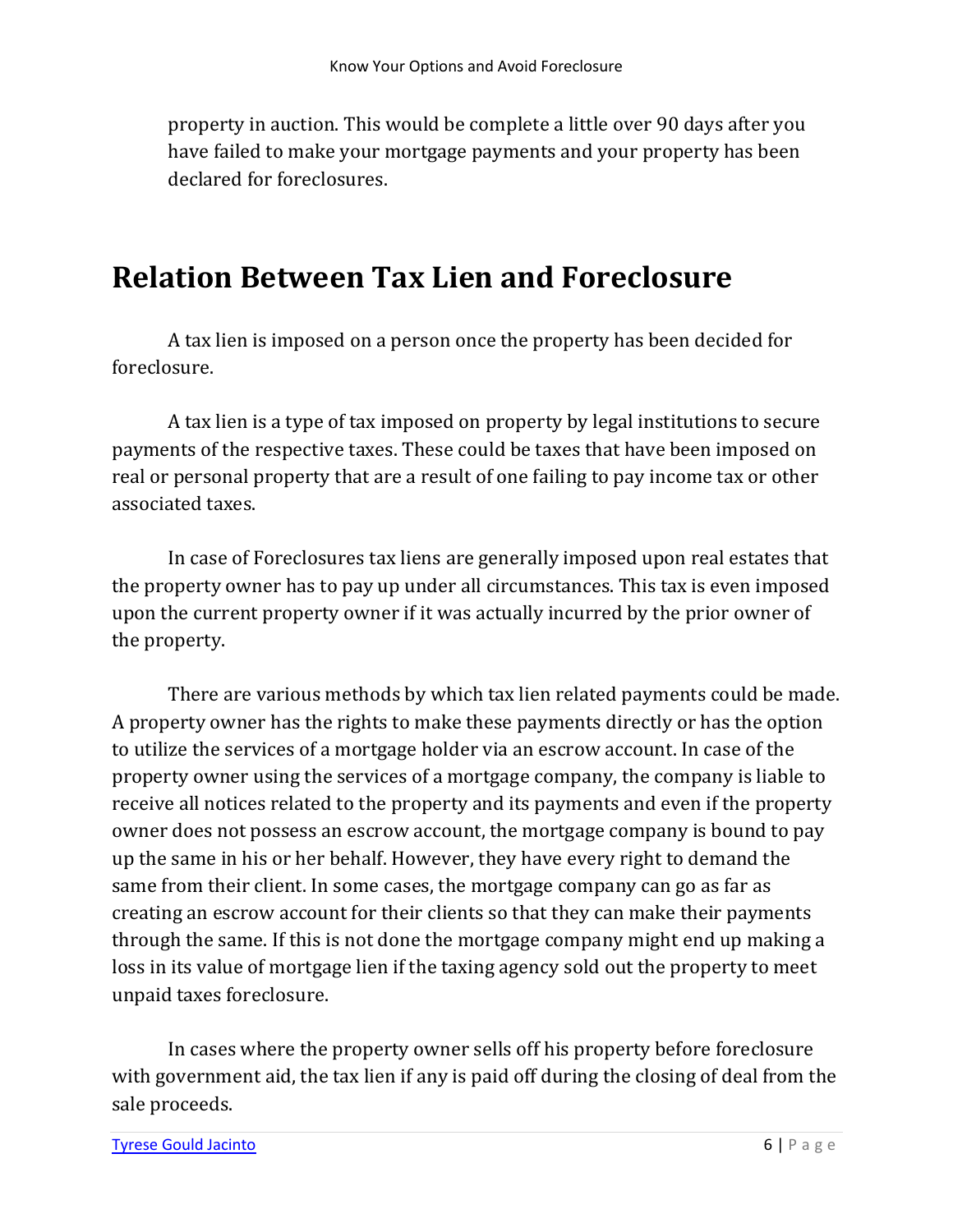Tax lien comes into focus when it is not paid prior to foreclosures. In such a situation the property could be seized off and sold at a foreclosure.

For a purchaser, it becomes obligatory to check on a property that he plans to purchase especially if via foreclosures. This is to verify and check for any associated tax liens, unless he wants to fall into numerous legal clichés associated with the same. Further he will end up paying tax liens for expenses he has not incurred. He will have to pay because he purchased a property where the previous owner was a tax defaulter. In case of personal properties, it becomes mandatory for the present owner to pay up all related taxes. An owner will not be permitted to sell his property unless all property related taxes have been paid by him. Every government ensures that property taxes are paid by property owners. This saves them from a tax lien being issued against them.

However, real estate owners are big time gainers when it comes to tax liens. The real estate boom that happened in recent years is in fact a result of tax liens.

Properties at prime locations whose owners had failed to pay up the property taxes due to some financial crisis or personal problems led to the boom. The real estate developers who generally have a lot of money in hand make an offer to the property owners to buy property and pays off all his tax liens. This makes them the owners of prime properties at strategic locations which they can later sell at a much-elevated price. All they have to do is list out such properties with tax lapse, from which they can churn out whale profits.

#### <span id="page-9-0"></span>**The Foreclosure Period**

Would you like to know the amount of time required in the entire process of foreclosure? Well, this is one question that pops up in the minds of all owners involved in foreclosure. Property owners panic as to how long it will be for them from the time, they take delivery of a foreclosure notice from the sheriff to the auctions to happen, and the property deal to be closed. Since they do not have the proper idea of the foreclosure period, they cannot take adequate measures to stop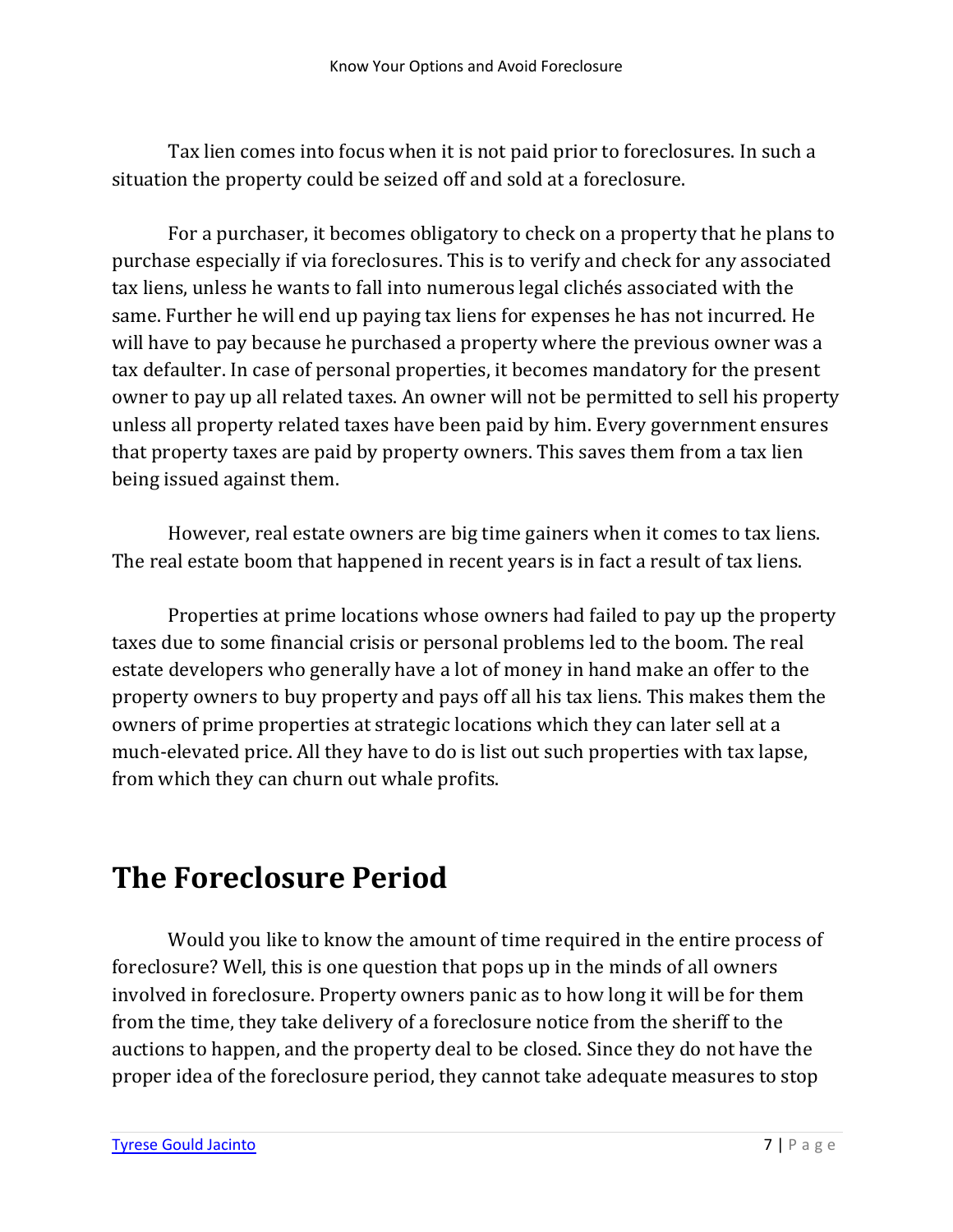the property being foreclosed or chalk out other alternative plans.

Factors affecting foreclosure time period:

The duration of a foreclosure depends largely upon the governing body or state and its legal laws. The prevalent law is a vital factor that would decide when the foreclosure proceedings would start and end. This begins once the property owner has missed a mortgage payment. The property owner whose property is to be foreclosed must be aware of the same so that they are well equipped to face the situation.

#### Estimating time frame:

- Mortgage companies: they would generally begin the foreclosure process 3-4 months post the owner misses the first mortgage payment.
- Though the stated period is 30 days after first missed payment, most money lenders are kind enough to provide property owners a second chance. The lenders give the owners 3-4 months' time in hand to make necessary arrangements. If the loan default is paid within that period, the question of foreclosure does not come into the picture.
- Constant touch with banks: If you are a smart property owner who has fallen into a foreclosure situation, you can delay the entire foreclosure process. This can be done by being in constant contact with your bank or financial institution. This would lengthen the foreclosure procedure by months if you manage to keep your bank occupied with various paper work related to foreclosure or even make an attempt at resolving the foreclosure sale. You can even ask your bank for extra time if you see some money coming in the future. By avoiding regular contact with the bank, one would only speed up the foreclosure sale as the bank would assume that you are avoiding making of any payments.

The actual eviction from the property would only occur after the sheriff sale is over. This happens after the bank has secured a court order for eviction. This could take 3-4 months to take place at times. This is to give the homeowners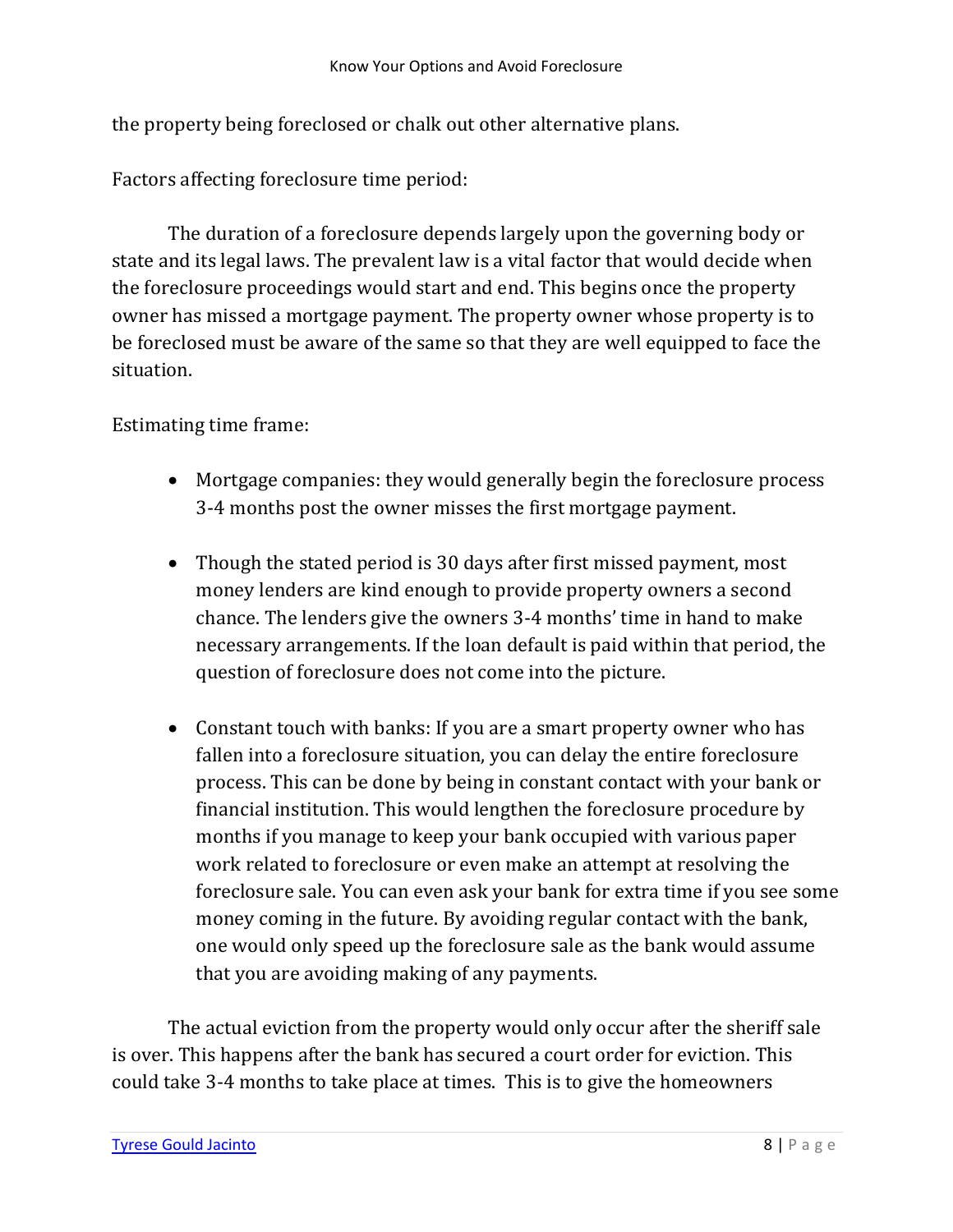adequate time to seek a realtor for a short-sale, refinance with a hard money lender or relocate and plan their future. In extreme fortunate cases they can aim at refinancing or repaying their loans however, most will want to sell.

The actual foreclosure sale would only happen two to three weeks or even months after the sheriff has declared and passed a notice. The sale of property would occur at a county courthouse which is attended by the owner too.

### <span id="page-11-0"></span>**Importance of Having an Idea About the Time Period of Foreclosure**

Most property owners who are involved in a property dispute are unaware of the exact time that they would be involved in a case their property is put up for foreclosure sale.

Since they do not have the idea of the time frame, they cannot plan any lastminute actions to save their property from the foreclosure and sale. Moreover, when the sheriff plans to take quick action, the owner and family could be thrown out of the house before they could even contemplate it.

This will just a make a person understand, how important it is to know about the time period involved in the foreclosure process. You can meet with your lawyer during that period and avoid the foreclosure by devising a plan and payments scheme or decide to sell.

#### **Smart Facts to Keep Foreclosure Away**

Who would like to lose his property through a foreclosure sale? Not many. It is not every day that a person purchases a house or a property. After all everybody has various dreams and aspirations around their owned property. This is the very reason they would not like to simply hand it over to a third party. There may have been some financial crisis or unavoidable circumstances for which the owner may have failed to pay the mortgage loan resulting in a foreclosure. Ups and downs are a part of life. It is a sorry state of affairs but definitely not the end of the road.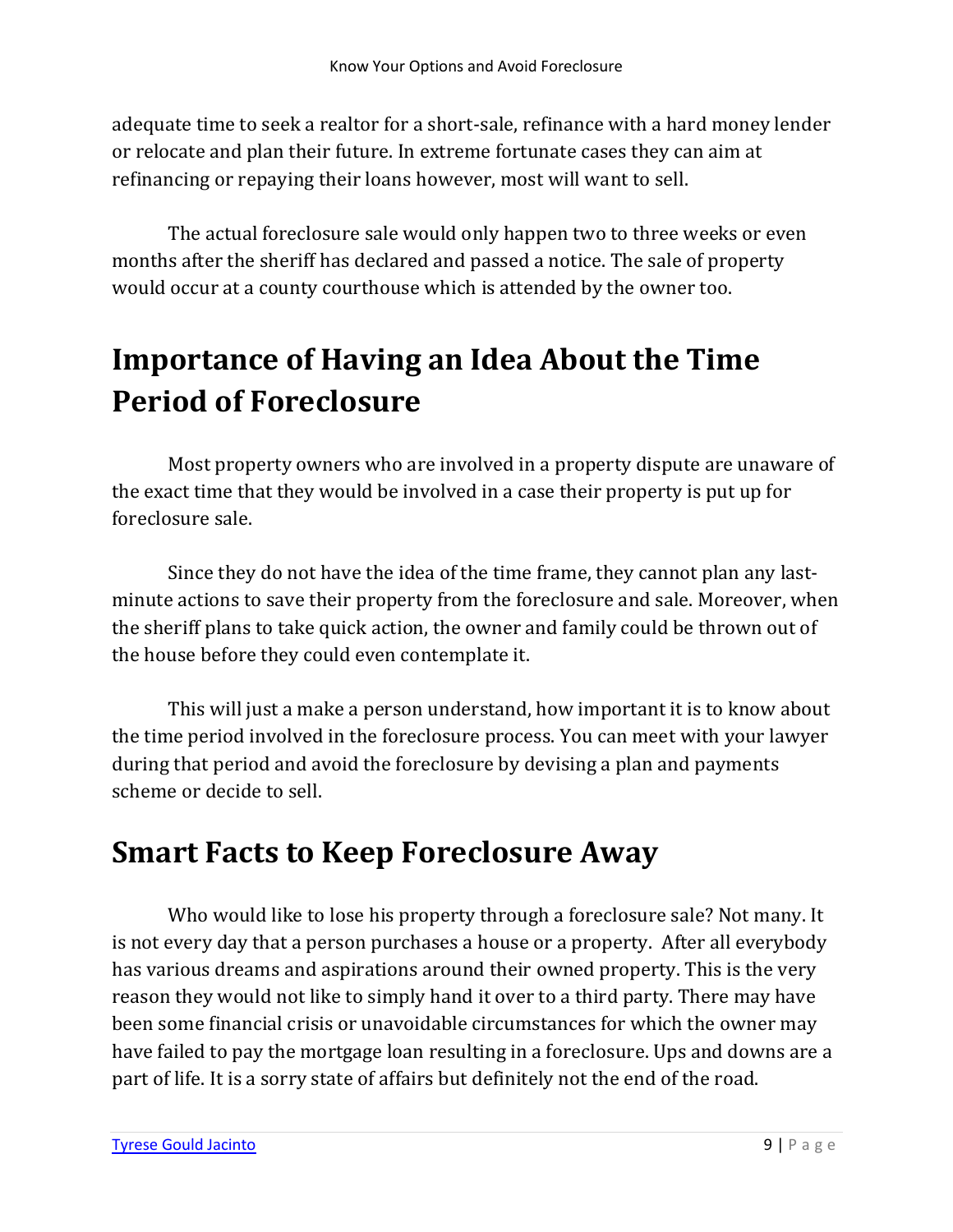Well, you don't have to worry! There are numerous options slowly emerging for property owners. These are like the magic clauses which are adept in order to prevent foreclosure sale of their property.

If you have plans to avoid a foreclosure sale of your property, the first step that you ought to take is to contact your financial advisor or a legal firm which is well experienced in handling a foreclosure situation will guide you through the various options available. Apart from this you can look up different websites on the net for advises or read up blogs of people who have been victims of a foreclosure sale. You will come across some information which will give you the tips to come out of the foreclosure mess. These will give you a reasonable idea on how to advance.

As you read on, we will be giving you some *interesting tips* on how to avoid foreclosures on your property in this chapter.

#### <span id="page-12-0"></span>**Be Smart and Avoid Foreclosures?**

To begin with *get in touch with counseling agent* to advise you for a home loan modification. A home loan modification will help you reduce your monthly EMI's for home loan. This will help you to retain your house as small monthly payments could be affordable and chances of skipping it will be less.

*Talk to your money lender* to help work out solutions to prevent a foreclosure. Be it your bank or any other financial institution from where you have availed the loan, speak to them for alternative ideas and plans to help you save your house.

If you're unable to make your mortgage payment, get in touch with your lender immediately in order to stop foreclosure. Ignoring the bills will only make matters worse, increasing the likelihood that you'll lose your home for sure.

Borrowers who look for foreclosure help early are much more likely to work out a solution, even in dire situation. Mortgage companies want to avoid foreclosure as much as you; this is because they make more money in the interest involved in the loan than they make in processing a foreclosure a deal. Based on your situation, your lender may be able to offer the foreclosure help that you require.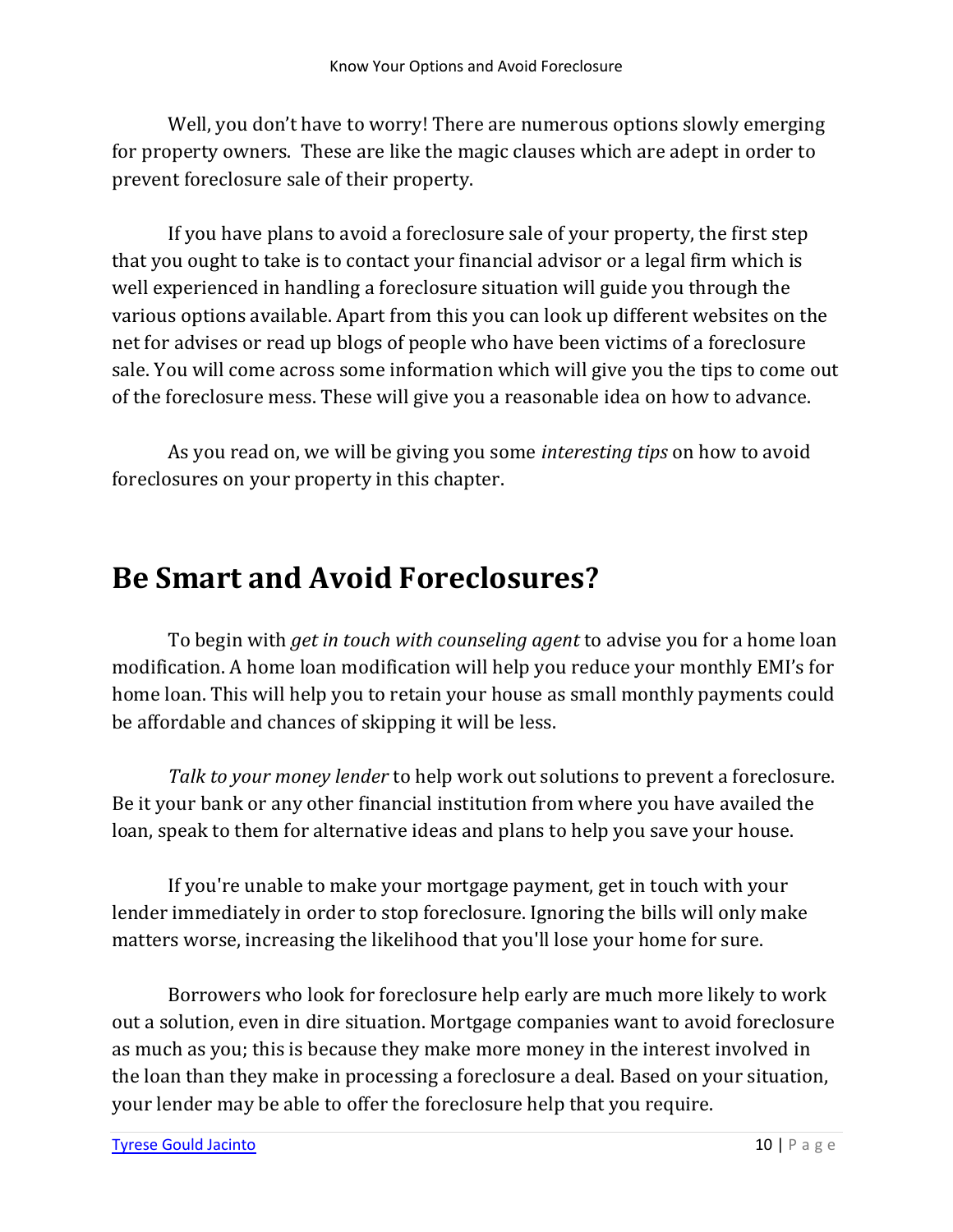*Look for reinstatement opportunities:* in this method, the owner of the house who is apparently also the defaulter is given another chance. He can choose to make the payments on a future date of the entire amount of loans outstanding. Who knows you can suddenly get a bulk amount from company bonus, profit or a tax refund.

*Go for a forbearance agreement*: That is the lender allowing the borrower to decrease or minimize the mortgage payments for a time period. Within this period options for payments are worked out on the current loan.

*Plan a repayment plan* with your fund's lender, till you have money structured to pay your actual loan amount. This repayment plan would be so made, so that your monthly payments are made much lower and affordable. This will help you to make up most of your losses and be in a better financial position. Once your financial position improves you will to be able to pay off your loans at the actual amount once again.

*Mortgage modification*. Mortgage modification is the process of working out an agreement with your money lender, whereby you could request your money lender to change certain terms on your loan document. With the modification you could still pay your monthly loan amount at an affordable rate. Changes could be brought about by incorporating the amount of the missed payments into the existing loan balance. Alternatively, a change in payment can by modified by altering the interest rates from variable to be fixed. One could also extend the number of years for repaying the loan. Increasing the years would reduce the monthly loan expenditure.

Make sure you *opt for mortgage insurance*. Mortgage insurances are insurances issued against your loan amount which you can use in crisis situations. It can be used in the times of foreclosure whereby you could obtain some amount of money to save the present situation. An insurance claim can delay your foreclosure for months. You would qualify if your loan is between 4- and 12-months period. All you need to do is sign an interest free promissory note to enable a lien to be imposed upon your property till you are able to pay off the same. These are the numerous advantages of mortgage insurance.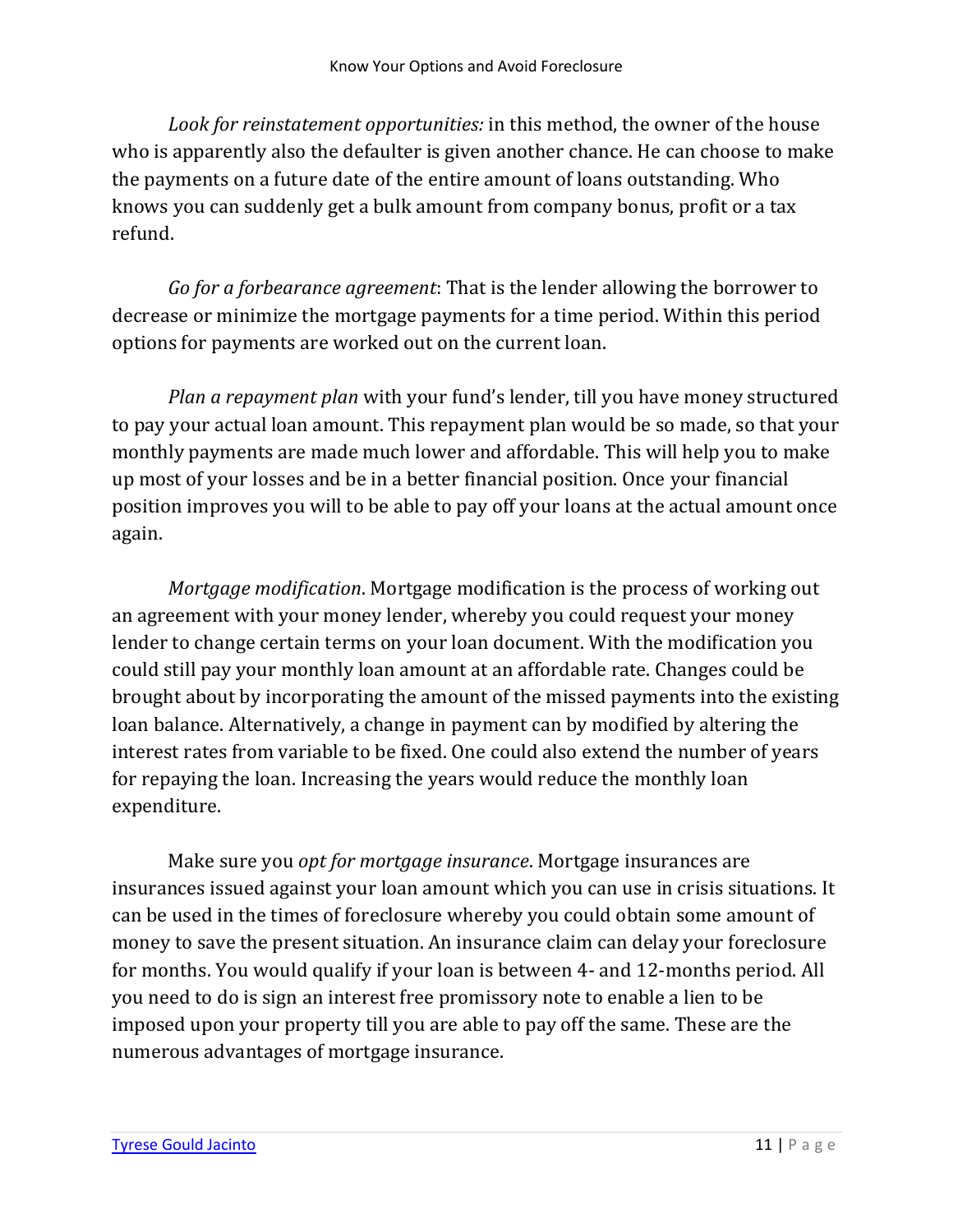*Avoid missing a payment* if you don't want to fall into the foreclosure trap. It's best to avoid missing a payment.

*List and sell your home for the market value* for a quick sale. This is also a great way to get from under a mortgage loan that may be more than your home is worth. If you sell for less than the mortgage amount, you will need to work this out with your financial institution prior to the sale for the agreed market value amount. You will also need to make arrangements to have any balance after the sale forgiven or settled. If you do not make this prior arrangement, you will still owe the difference of the loan value and sale. This is called a Short sale.

If you owe less that the market value, than you would be intitled to any proceeds after all taxes and liens are paid. Why would you give your hard-earned money away!

One of the finest ways to avoid a Foreclosure is to bring to a halt the filing of Notice of Default*.* The only way to prevent it is to be in constant touch with your money lender and not to stay away from him. Staying in touch can enable you to work out a solution. Your money lender may opt for forbearance that is by giving you adequate time to reorganize for the current situation and the default payments.

In rare cases the lender can give you debt forgiveness, that is, he may forego your current payments for a time period. But it is advisable not to expect this degree of goodness. Your money lender may also extend your awaiting payments over a large period of time. When you talk to a lender in good faith, he may come up some options which may be beneficial to you. Though you cannot thank the lender enough, but you must try and meet the redesigned and comfortable pay scheme.

#### <span id="page-14-0"></span>**Don't Ignore the Situation**

Ignoring will fuel the problem: that could end you up face to face with a foreclosure. Be open to negotiations and conversations with your lender at all times. Your lender would definitely work out an option for you.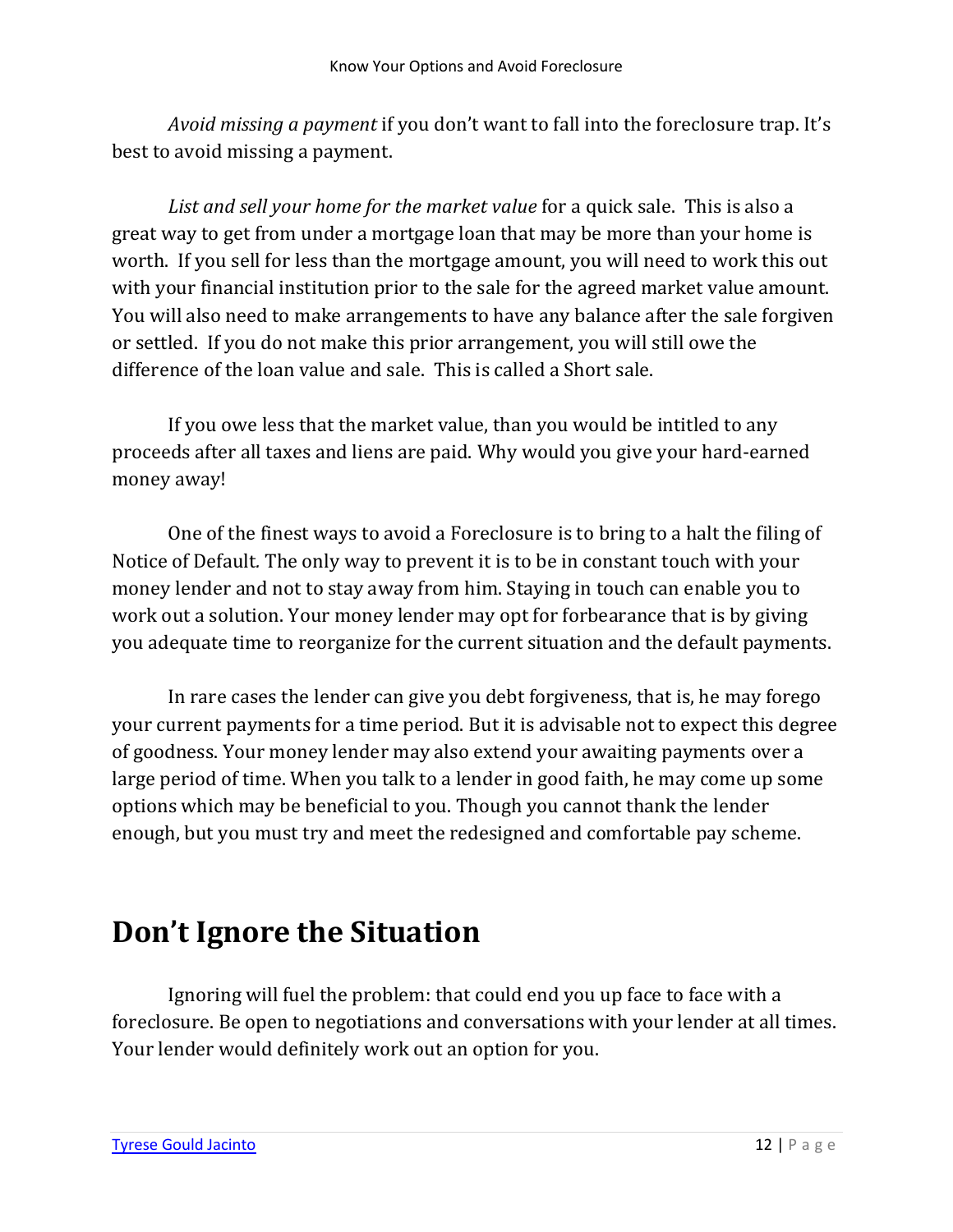Contact the State Government Housing Office for help: you can get in touch with the government housing office for any questions and information's that you would want to know regarding foreclosures. Having sufficient information about foreclosure and its connected laws will give you plenty of chance to plan a way out of this predicament situation.

Get in touch with your state housing development counselor at first. They would be bound to find a way out for you. In the United States of America there exists HUD or the Housing and Urban Development association in every state which help homeowners in times of crisis through free counseling. These counseling sessions throws light on how to avoid foreclosures. The counseling sessions are educative and helpful. They can go to the extent of explaining you every detailed law associated with foreclosures, help you plan your finance so that you could avoid the same. In some cases, they could also become the intermediary between you and your money lender. This is best alternative in situations where you would not like to face each other.

Make your savings more than the expenditure: When in a crisis situation, spend only on necessities rather than luxuries and other impulse purchases. Try and cut down your everyday expenditure so that you could make your mortgage payments. When you have to make a choice between the credit card and the mortgage payment, pay for your mortgage. Remember, credit cards are unsecured loans and can be settled by paying a lower price later. Cut down on restaurants, movies, outings and vacations for a time till you have made up for your losses.

#### <span id="page-15-0"></span>**Planning Your Assets**

A foreclosure can be avoided if you have worked through your years to build your assets. Assets could be in the form of a car, gold or silver jewelry. Assets with high resale values, any policies, shares or savings could be used at this point of time to make your mortgage payment and save your house. Like for Christmas you could buy a policy apart from your spree shopping, for your birthday you could make some investments. All these little savings are big help when you are in a financial mess.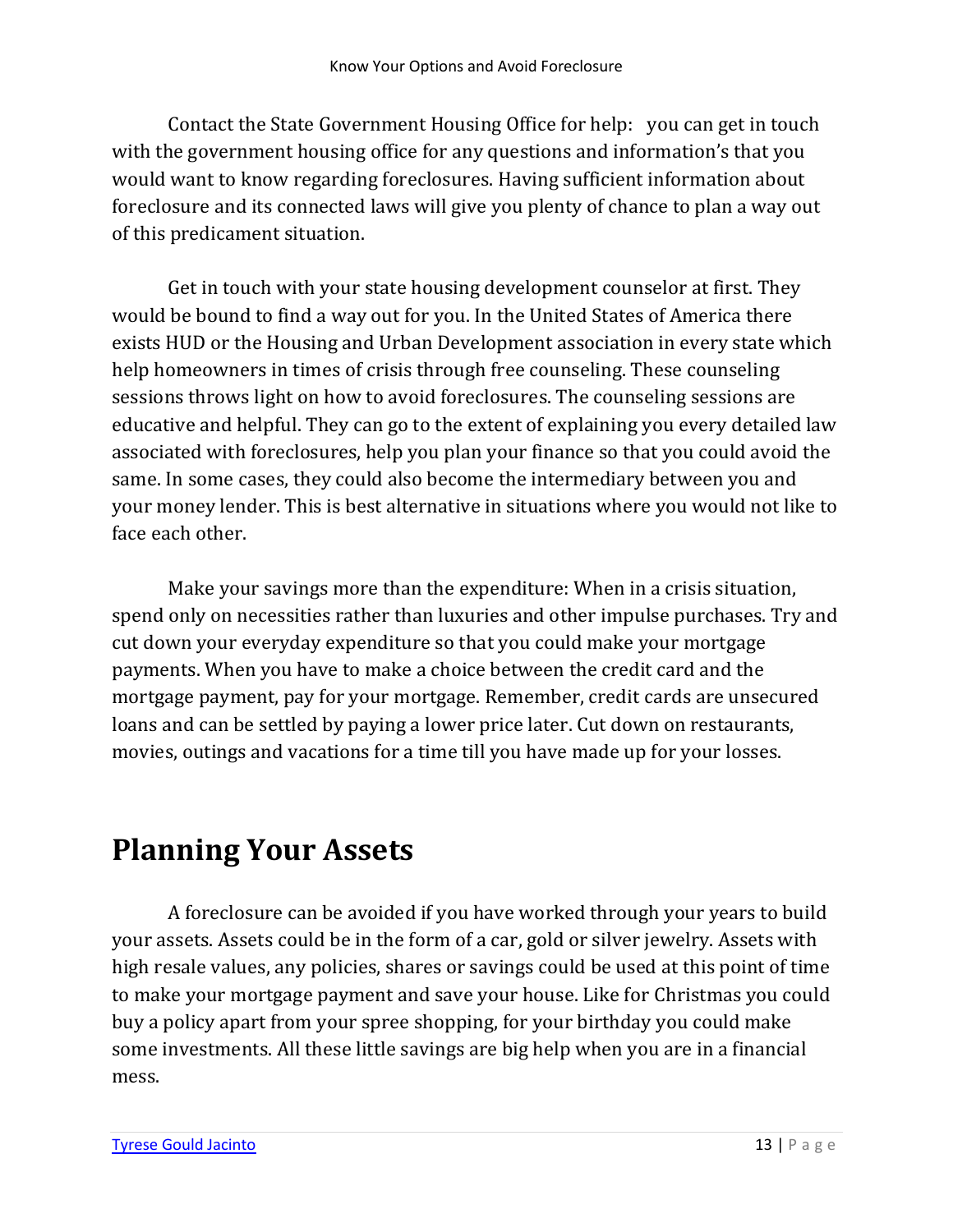Take up freelancing part time jobs. If you can add an extra income by doing a part time job to meet your mortgage payment take it up! After all an extra effort can lead to an extra income that can help you avoid a foreclosure. You will, be able to save your asset with a little hard work and that too for a limited period of time.

Foreclosure consultants' empty promises trap: the foreclosure consultant who go outright to demonstrate to you that a foreclosure could be preventable if you remunerated them a certain amount of money. Be smart and smell the foul play.

Instead utilize that cash to pay back your mortgage loans. In fact, at worst cases you could end up being a part of a foreclosure scam. These are scams that generate from profit making organizations which lure or convince you that they would avoid a foreclosure for you. No miracles happen as you see the foreclosure in front of your eyes but they are successful in extracting a heavy amount of money.

One could avoid a foreclosure when he files for a bankruptcy. This would withhold foreclosure proceedings for a time period. One can make the most of this time by planning out an option as to how he will meet the loan repayment situation of the mortgage. Take help from an attorney. If you are a novice in this it would be best for you to recruit a foreclosure attorney. The attorney will direct you on how to avoid a foreclosure. He will give you the best options available to and will also come to your help with all the essential paper work necessary.

Read on the internet for various blogs and advices on how to stop a foreclosure sale. I am sure these will be helpful. You can get an occasion to relate with people who have experienced or are about to experience a foreclosure deal.

There is absolutely nothing that you cannot find on the internet. The best advice on foreclosure along with practical examples will be available for you to read and understand. You can then try and imply it in your practical scenario. Use the search engines for all the help that you need.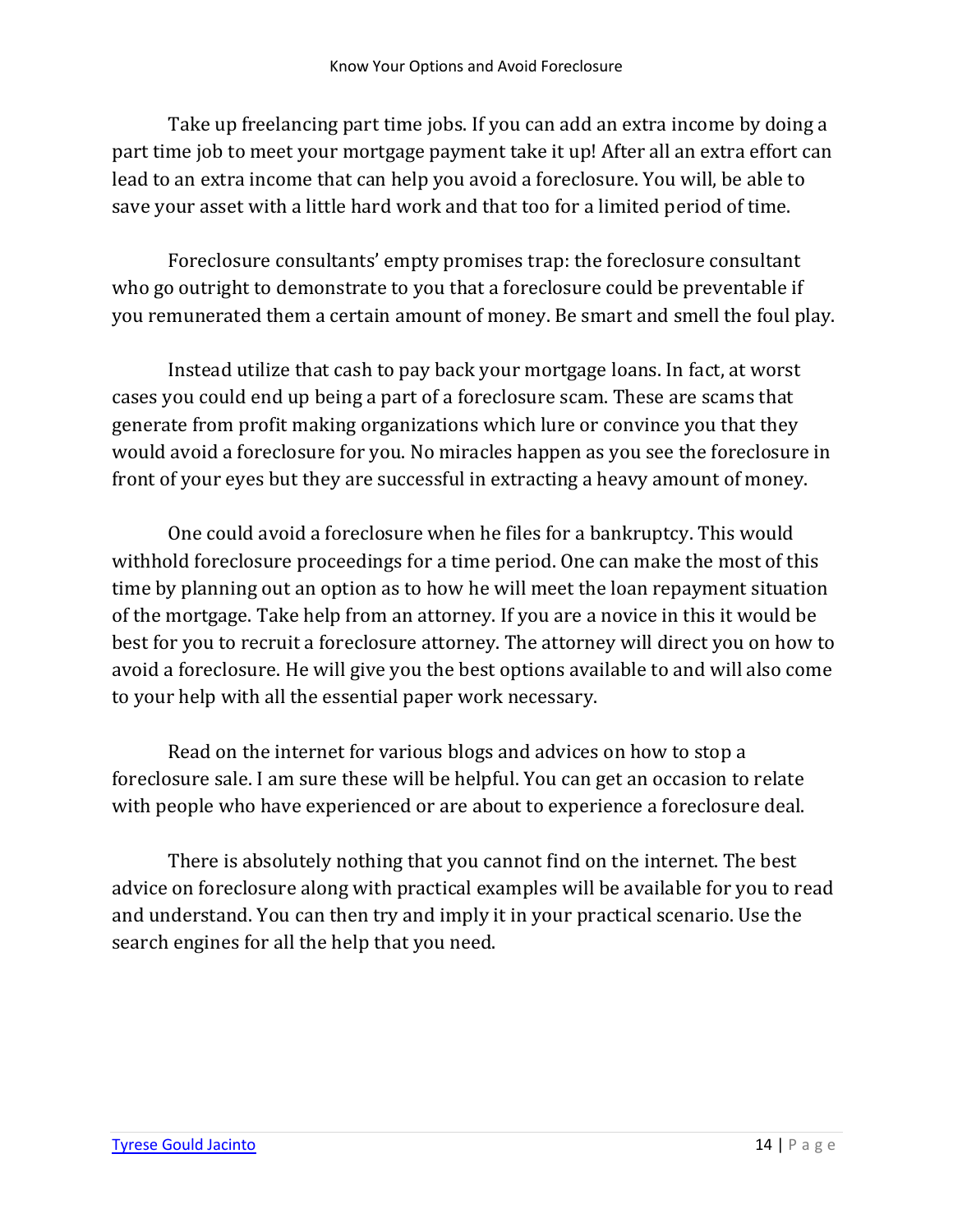#### <span id="page-17-0"></span>**Making Smart Money Choices**

Make smart money lender choice: One of the most important factors that could help one avoid a foreclosure is to study your money lender before you pick him or her. Not only that, but it is equally important to understand all the minute details of a loan prior to accepting it.

There is no limit to options available to stay away from a foreclosure. Abundant options can be worked out. Your alternatives don't stop unless you have given up the fight. So, it is very important to be strong minded. You have to work towards a solution. Remember all the happiness you felt when you finally became the owner of the property. Think of the good times that you have spent there and those uncountable memories. All of it will give you the strength to carry on your fight to save your property. Mind the use of credit cards: You will realize that after a time you are unable to pay your mortgages because you had been busy paying off your credit card bills.

Activate home equity lines: At least 90% of foreclosures could be prohibited or delayed if home equity lines of credit were previously activated. This can often be set up for no cost and can lock in rates as low as 4%. In most cases you pay zero each month if you do not access the line. No one ever expects sudden health problems, loss of a job or emergency requiring funds fast. All of these are contingencies. These events might prevent obtaining a loan once they occur.

By setting up a home equity credit line before you ever miss a mortgage payment, you will have money when you really need it. Just write yourself a check.

When things get back in order, pay back the line and then use it again the next time. But do not take advantage of it and make regular useless expenditures. It is there for times of emergencies to bail you out of financial crisis.

A friend in need is a friend indeed. In this crisis period do not forget to take help from a friend who might help you out with the money required to meet your mortgage payments. After all you can always pay a friend back that too without an interest when your sunny days arrive again! And you would not have to lose your house to a foreclosure! Do not feel ashamed to ask help from a friend, relative or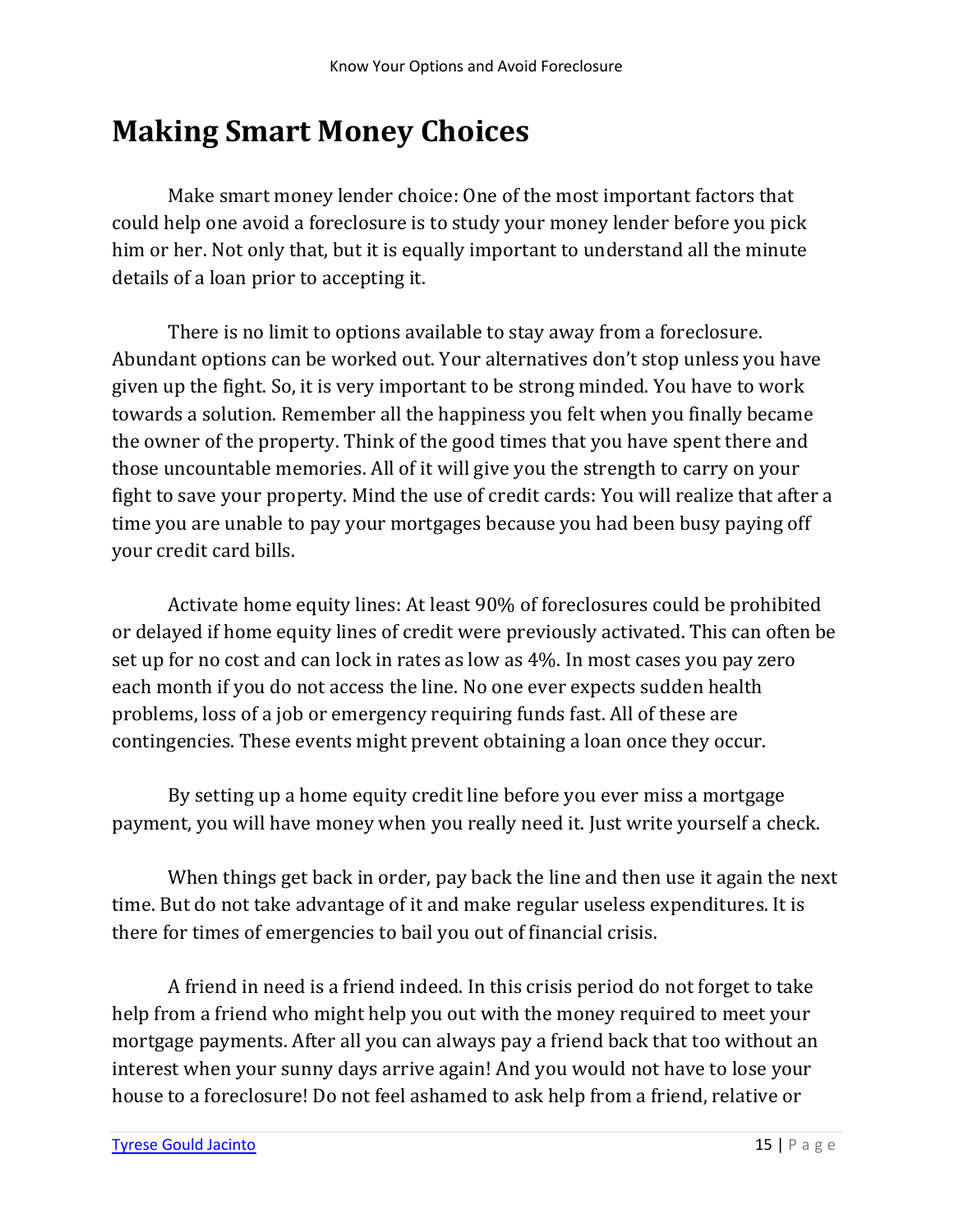close associate. After all, if they really love you, they would never allow you to lose your home to a disastrous thing as a foreclosure. In case you have a big ego, crush it my dear or it will crush your property.

#### <span id="page-18-0"></span>**Identify Your Issues**

Face your problems: share your problems with your friends and associates and with your entire money lender. They will definitely find a solution for you. It is wise to accept that there is a problem rather than run away from it and thinking all is fine. Look for genuine money lenders: some money lender will show you no other alternative apart from the foreclosure.

They are the clan of lenders who are there only to make money and do not believe in humanitarian grounds. Remember options in 90% cases are workable so always take multiple opinions and consultations before you take a decision or are forced to take one.

Sell your property. You can find a good local realtor to sell your property if you want to avoid a foreclosure. It works! Selling your home, will get you a higher amount rather than selling your house off through foreclosure at an auction.

This way you will definitely get more money from the sale proceeds with which you can purchase a lower or equivalent value property without having to lose out on a whole lot of money and engaging yourself in numerous paper work related to foreclosures. If you sell as a short sale, you can purchase a home in as little as two years from the time of sale.

The last resort: even if you have lost your house or property to foreclosure you still have an option to buy it back even after you are evicted! You can end up being the highest bidder if you are able to organize the cash required to purchase your property under auction during the period when the sheriff plans your foreclosure and entire eviction process. If money is arranged prior to the auction you can buy it, but do not pay an amount which costs you more than the property.

Buy a new one!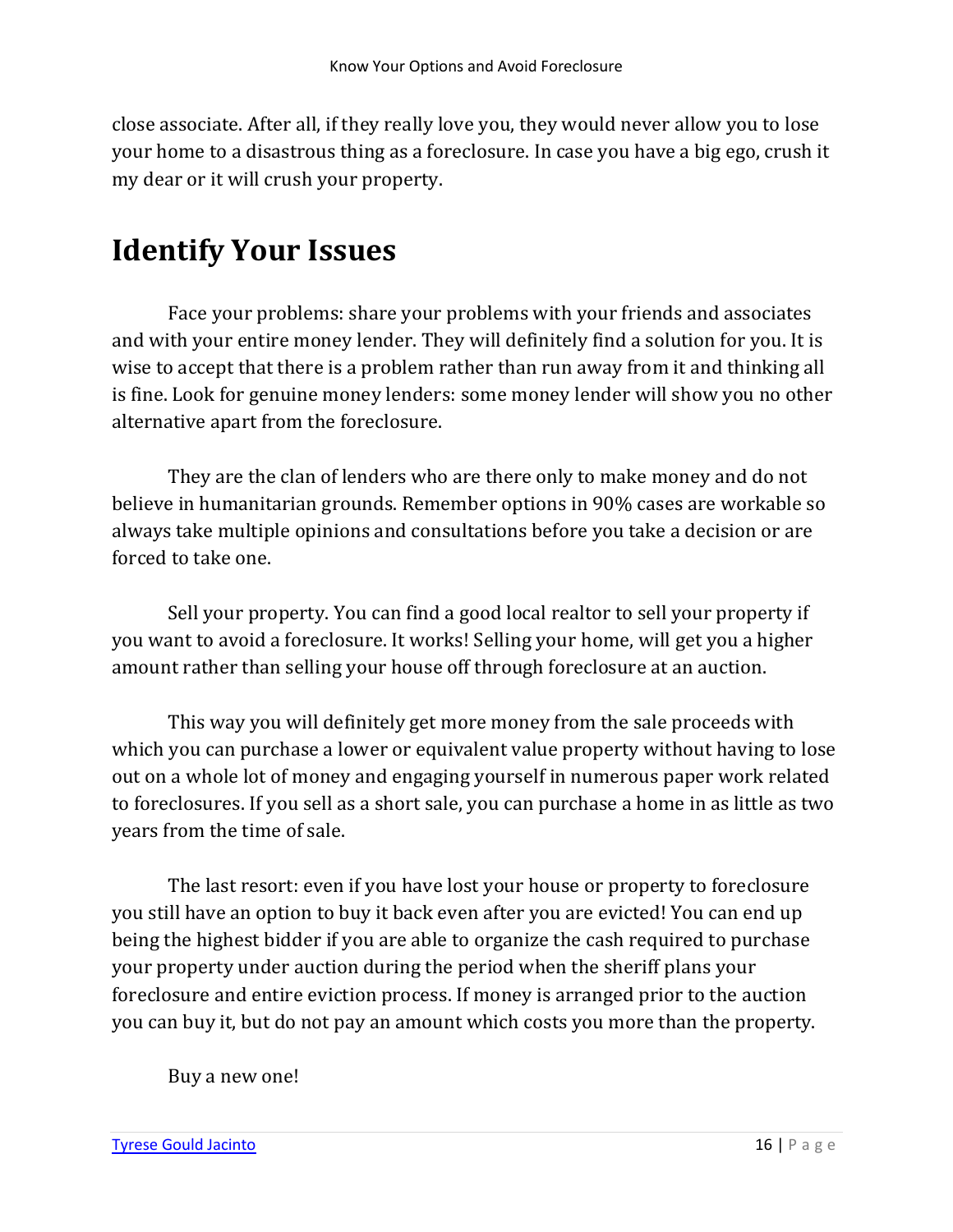#### <span id="page-19-0"></span>**To Review**

If you're unable to make your mortgage payment, get in touch with your lender immediately in order to stop foreclosure. Ignoring the bills will only make matters worse, increasing the likelihood that you'll lose your home for sure.

Look for reinstatement opportunities: in this method, the owner of the house who is apparently also the defaulter is given another chance.

Go for a forbearance agreement: That is the lender allowing the borrower to decrease or minimize the mortgage payments for a time period.

Plan a repayment plan with your fund's lender, till you have money structured to pay your actual loan amount.

Mortgage modification. Mortgage modification is the process of working out an agreement with your money lender, whereby you could request your money lender to change certain terms on your loan document.

Make sure you opt for mortgage insurance. Mortgage insurances are insurances issued against your loan amount which you can use in crisis situations.

Avoid missing a payment if you don't want to fall into the foreclosure trap. It's best to avoid missing a payment.

List and sell your home for the market value for a quick sale. This is also a great way to get from under a mortgage loan that may be more than your home is worth. This could be more than what you owe or settled for less which is called a short sale.

If you would like more information on listing your home for a shore sale, you can contact me at the following:

[Tyrese Gould Jacinto, Licensed Realtor Associate](https://www.njbiznet.com/tyrese-real-estate.html) [Tirelli-Pierce Real Estate, LLC, 2581 E. Chestnut Ave, Suite B4, Vineland, NJ 08361](https://www.njbiznet.com/tyrese-real-estate.html) [MAIN: \(856\) 362-5651, CELL: \(856\) 332-3817](https://www.njbiznet.com/tyrese-real-estate.html)